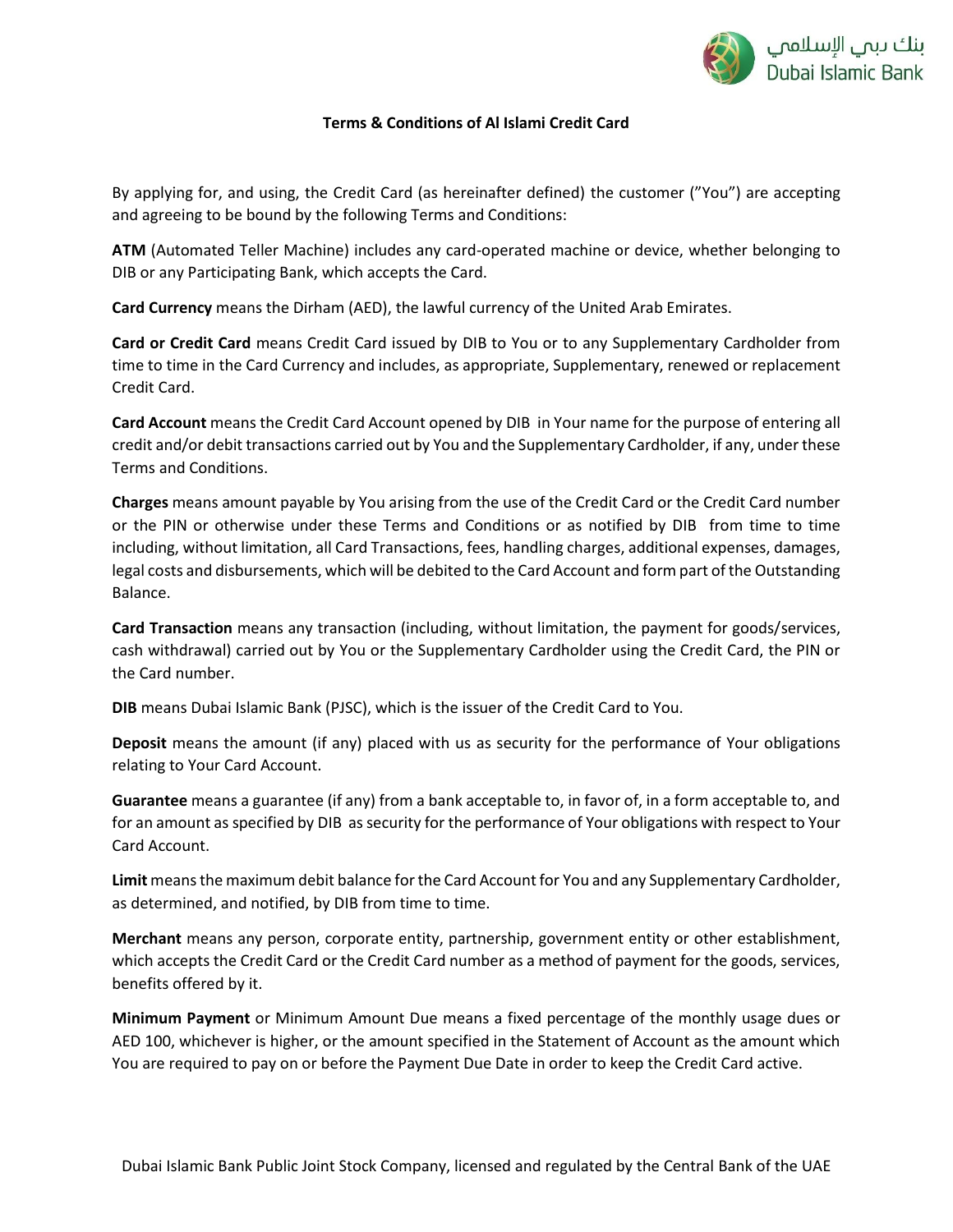

**Monthly Subscription Fee** means a fixed amount, as determined and notified by DIB to You from time to time, charged to You every month for using the credit card. This will be levied from the time of Card activation.

**Payment Due Date** means the date specified in the Statement of Account, by which date You must pay the Outstanding Balance, or any part thereof, or the Minimum Amount Due.

**Personal Identification Number ("PIN")** means, in relation to the Card, the PIN issued to You to enable You to use the Card for a Card Transaction at an ATM.

**Participating Bank** includes any bank or any other entity which honours VISA card transactions.

**Outstanding Balance** means the total debit balance appearing in the monthly statement before the Monthly Subscription Fee.

**Security** means either the Deposit or Guarantee or both.

**Statement of Account** means the monthly or other periodic statement sent to You and/or made available to You online showing particulars of the Outstanding Balance of Your Card Account and the applicable Monthly Subscription Fee.

**Supplementary Cardholder** means any person who You have authorized to use the Card Account and to whom we have issued a Supplementary Card.

In these Terms and Conditions "You" and "Your" mean the Cardholder ("Cardholder") including the Supplementary Cardholder and "we", "us" and "our" mean DIB.

Use of the singular shall include the plural and vice versa and any gender includes the other genders and any references to 'person' includes natural persons, firms, partnerships, companies and corporations.

The clause headings are included for convenience only and shall not affect the interpretation of these Terms and Conditions.

All dates and periods shall be determined by reference to the Gregorian calendar.

If any provision in a definition in these Terms and Conditions is a substantive provision conferring rights or imposing obligations then, notwithstanding that it is only in the definition clause of these Terms and Conditions, effect shall be given to it as if it were a substantive provision in the body of these Terms and Conditions.

**Tax**: means any tax, levy, impost, duty or other charge or withholding of a similar nature or any VAT or other similar tax.

**VAT**: means any value added or similar consumption tax in accordance with the provisions of the UAE Federal Decree Law No. (8) of 2017 and as supplemented through rules and/or regulations issued thereunder from time to time.

### **1. The Card**

1.1 The Card is our property and you must return it to us immediately upon request.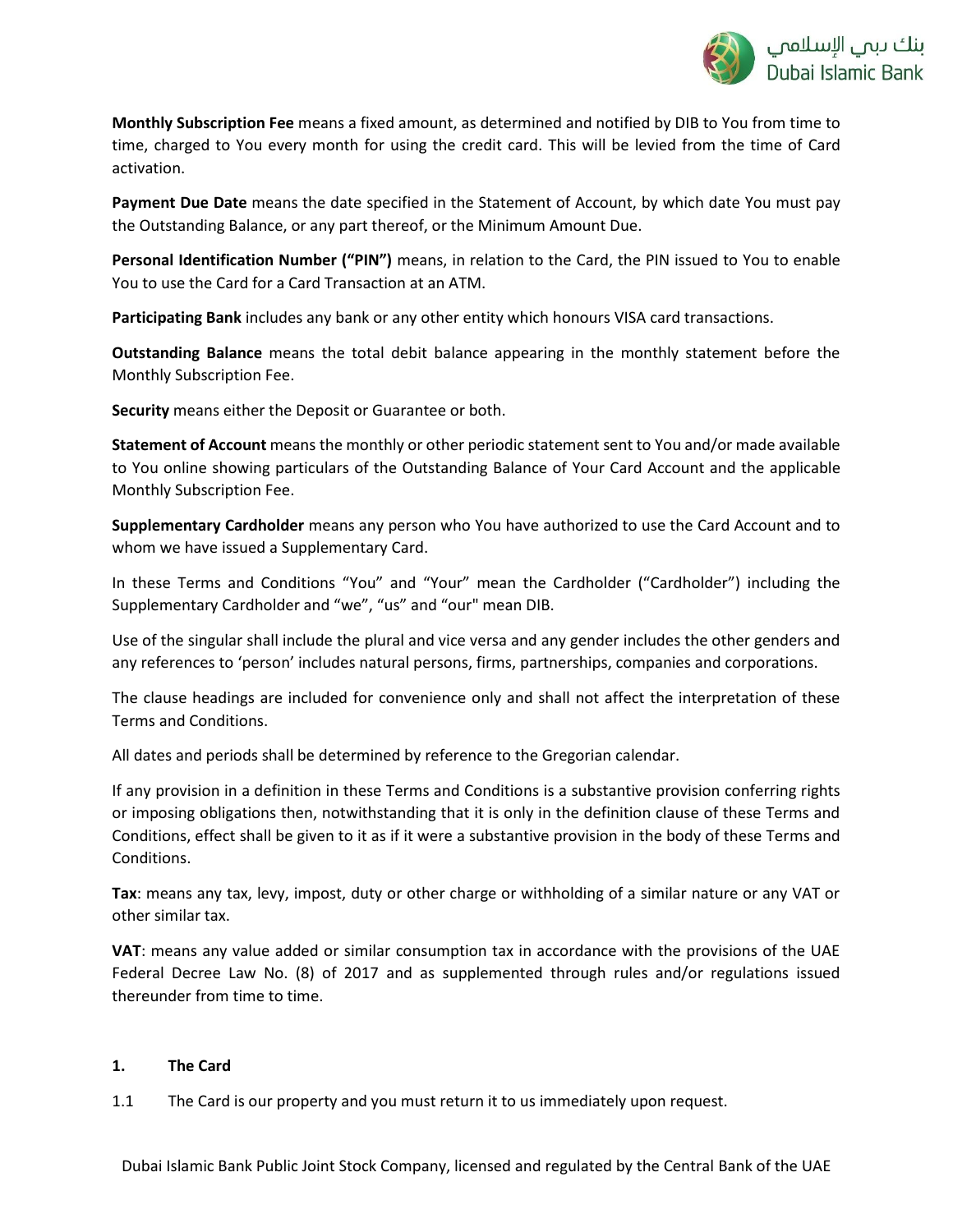

- 1.2 You may collect the card yourself, or we will, if so requested, deliver the Card to You by courier at Your risk. The signature of the card holder is mandatory for proof of delivery and shall constitute receipt of the Card.
- 1.3 Upon receipt of the Card, You should sign it immediately.
- 1.4 You must take all reasonable steps to keep the Card safe at all times.
- 1.5 You must not let anyone use the Card other than Yourself.
- 1.6 You must keep the PIN secret and must not disclose it to anyone, or let anyone else know or use the PIN.
- 1.7 You shall ensure that any Supplementary Cardholder takes the steps outlined above in relation to any Card issued to him/her.

### **2. Use of the Card**

- 2.1 You may only use the Card for Card Transactions within the Limit and until the expiry date embossed on its face.
- 2.2 We shall set the Limit and shall notify You of it. We may change the Limit at any time and notify You of any changes. You are not allowed to exceed the Limit without our prior approval.
- 2.3 Any Card Transaction originated in a currency other than your Card Currency will be converted to Your Card Currency at the prevailing rate on the day the transaction is done. Such transactions will also be subject to a currency conversion fee as determined by us and notified to you from time to time.
- 2.4 You must not use your Card for any unlawful purpose, including the purchase of goods or services prohibited by Islamic Sharia or any applicable laws wherever the Card is used. Please note that the card transactions will be declined/rejected in case of Alcoholic drinking places, Nightclubs, Casinos, Betting, Racing, Musical instruments, Tobacco, Pork products, Weapons, Dancing and Dating, Motion pictures and so on.
- 2.5 You must not use your Card to commit any act which is against Islamic Sharia principles.
- 2.6 Notwithstanding that the Card's Limit has not been exhausted, we shall be entitled to, at any time, with notice, and without liability towards You, withdraw and restrict Your right to use the Card or to refuse to authorize any Card Transactions.
- 2.7 Where applicable, the Customer agrees to be upgraded and accept to pay the Card Upgrade Fee as applicable.

### **3. Cash withdrawals using the Card**

3.1 You may obtain cash using the Card, in such amounts as may be determined by us from time to time, by the following means: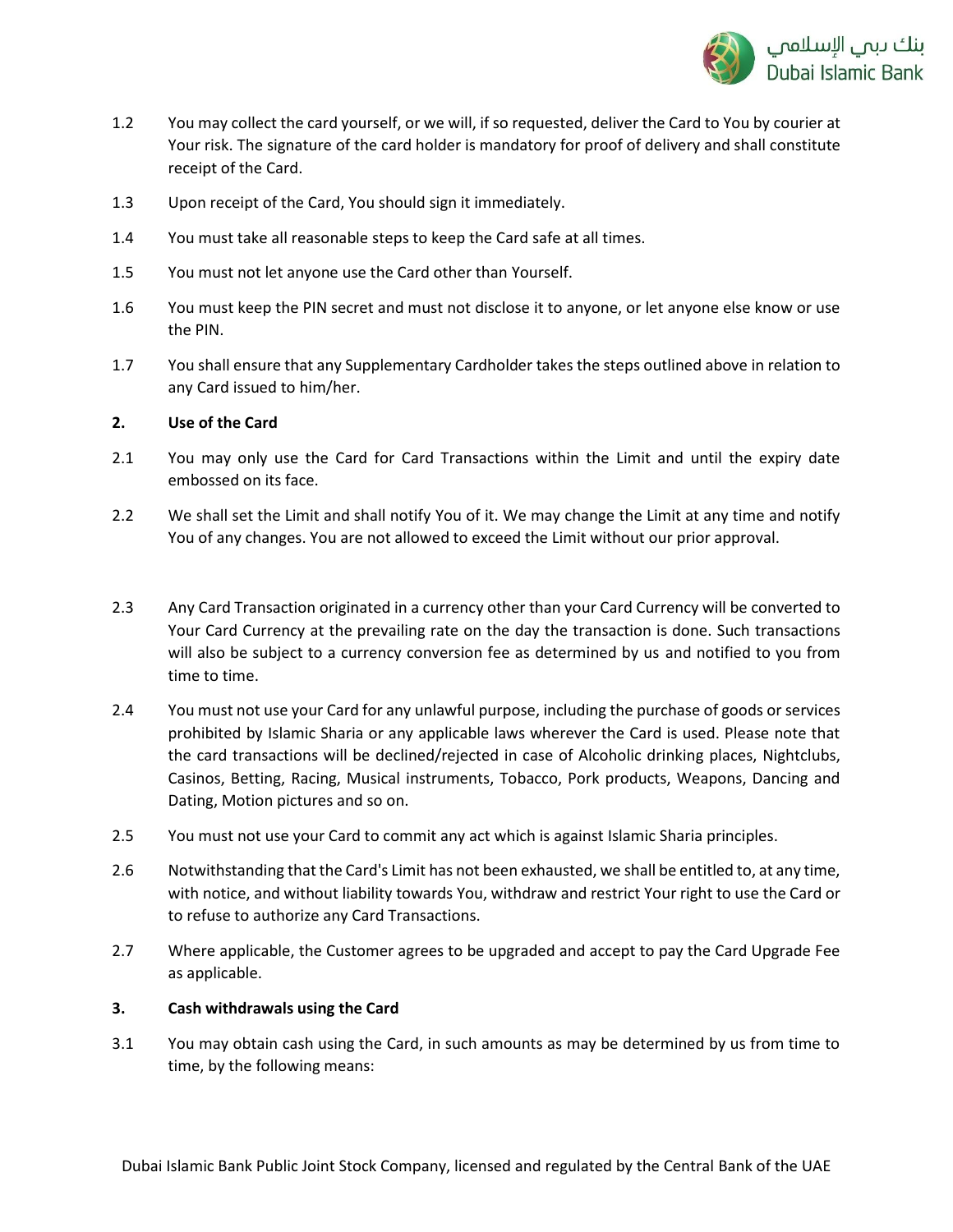

- (a) By presenting the Card at any branch of a member institution of VISA International which offers such facility, together with internationally recognized evidence of identity, and by signing the appropriate Card Transaction record; or
- (b) By using the Card at any DIB ATM or of any other Participating Bank, in which case the amount of each withdrawal will be further subject to the applicable daily withdrawal limit of the ATM used.
- 3.2 You will need to use the PIN in conjunction with the Card when effecting a Card Transaction at an ATM. Our record of any Card Transaction effected in conjunction with a PIN shall be conclusively binding on You.
- 3.3 Any transfer of funds from Your Card to a DIB transaction account (current account, investment savings account, investment time deposit account) will be treated as a cash withdrawal and will incur normal fixed transaction fees and charges.
- 3.4 You shall pay a fixed transaction fee for each cash withdrawal you get using the Card. We may, from time to time and with due notice, vary the amount of the transaction fee.

## **4. Payment**

- 4.1 You agree to pay to us on issuance or renewal of the Card a non-refundable Monthly Subscription Fee in the amount we may prescribe. You shall also, at our request, pay us a handling fee for the issuance of a replacement Card. Details of all fees and charges referred to in this clause are listed in the attached Service and Price Guide, which may be amended from time to time and announced through our website and branches' notice boards.
- 4.2 We shall debit the Card Account with the amounts of all Card Transactions, Outstanding Balance, all charges and fees payable under these Terms and Conditions and any other liabilities we may incur arising out of or from the use/misuse of the Card.
- 4.3 The primary card holder will be liable to pay all amounts debited to the Card Account.
- 4.4 We shall send and/or make available to You online a Statement of Account for the Card Account. Non-receipt of the Statement of Account and/or Your inability, except for reasons beyond Your control, to view the Statement of Account online shall not be construed to give you an excuse for non-payment of the amounts due to us.
- 4.5 You agree to pay us the total amount of all charges and fees (Outstanding Balance) appearing in the Statement of Account not later than the Payment Due Date.
- 4.6 You may choose not to settle the Outstanding Balance in full, in which case You must pay us at least the Minimum Payment on or before the Payment Due Date. If the Outstanding Balance and the Monthly Subscription Fee is less than AED100 then the Outstanding Balance and the Monthly Subscription Fee shall become due.
- 4.7 If you do not settle the Outstanding Balance by the Payment Due Date and it remains unsettled at the date of issue of the next Statement of Account, the unpaid amount will be added to the next Statement of Account's Minimum Payment, which shall become immediately due and payable.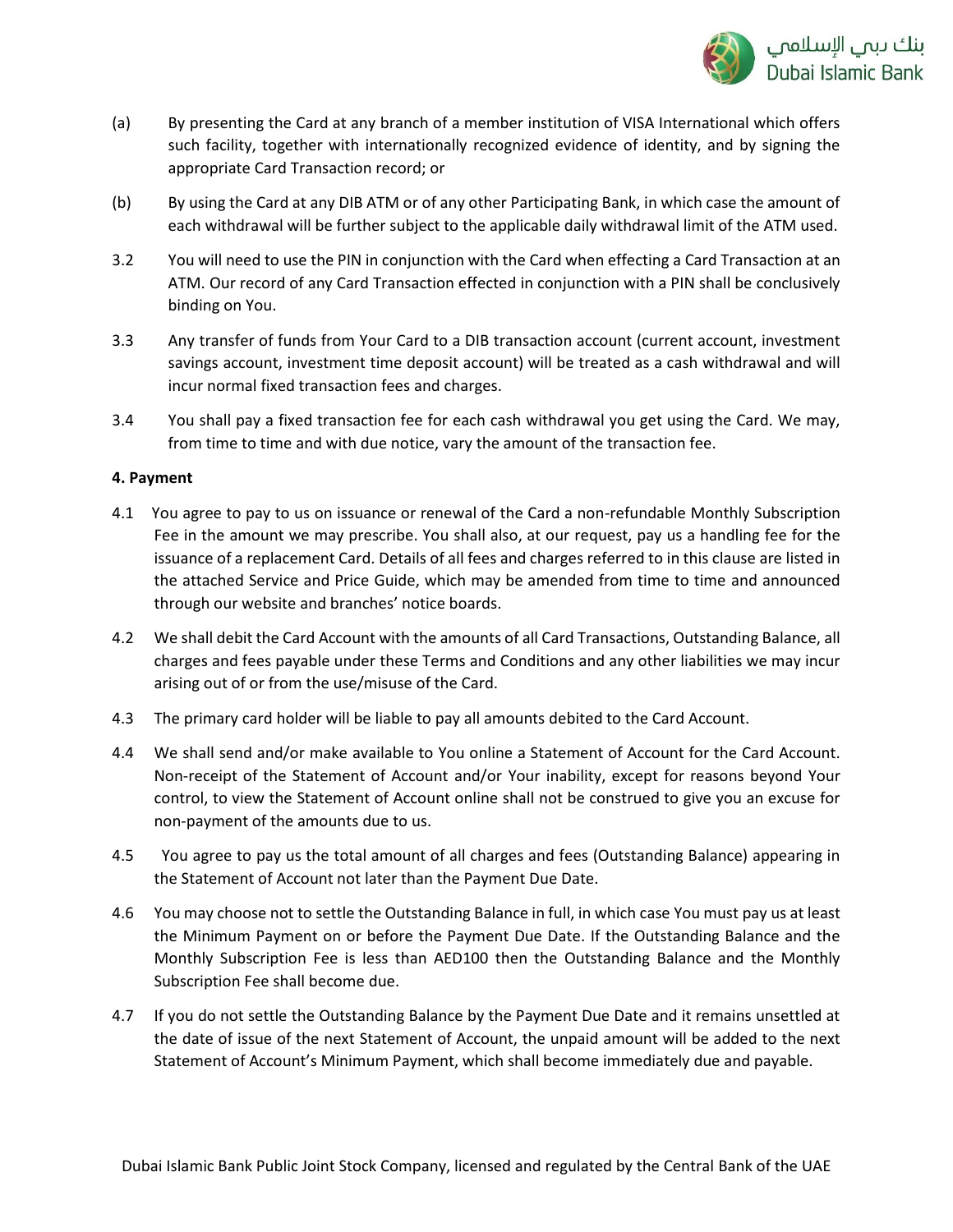

- 4.8 You are not allowed to make Card Transactions that exceed the current Limit without prior approval from us. You shall immediately, upon demand by us, pay the full amount by which the Limit has been exceeded and the Minimum Payment then due. If you fail to make such payment in full, we may cancel the Card immediately without prior notice to You and the whole Outstanding Balance on the Card Account shall become immediately due and payable.
- 4.9 Any arrears and any Card Transaction made in breach of these Terms and Conditions shall become immediately payable by You.
- 4.10 We will not levy any charge on Card Transactions (excluding cash withdrawal) when the entire outstanding amount is paid on or before the Payment Due Date. However, in the event of your failure to settle any amount due within the stipulated period, You shall undertake to donate an agreed upon amount in relation to such delay to a charity designated by us (the Donation Amount).
- 4.11 You agree that a notice for payment of the Donation Amount issued by us to You (through channels including but not limited to SMS/email etc.)shall constitute an obligation on you to immediately pay such Donation Amount in accordance with this clause.
- 4.12. The Donation Amount collected from you shall be routed to the designated charity through us (on Your behalf) under the supervision of our Internal Sharia Supervision Committee ("ISSC") after deducting of our actual collection expenses (attributable to the subject transaction) as per the approved policy by our ISSC.
- 4.13 For the purpose of this clause and subject to the provision of the notice under the clause above, You shall be considered a procrastinator by us until you prove otherwise.
- 4.14 All payments received by us from you shall be applied in the following order of payment (or such other order as we may think fit):
- (a) All unpaid fees, cash withdrawals, charges and other costs shown on any previous Statement of Account;
- (b) All unpaid fees, cash withdrawals, charges and other costs shown on the current Statement of Account;
- (c) All unpaid Card Transactions (excluding cash withdrawals) shown on any previous Statement of Account;
- (d) All unpaid Card Transactions (excluding cash withdrawals) shown on the current Statement of Account; and
- (e) All cash withdrawals and other Card Transactions not yet shown on the current Statement of Account.
- 4.15 We may charge fees for any returned unpaid cheques drawn by you in full or partial payment of the Outstanding Balance and this shall not affect any other legal remedies available to us.
- 4.16 You shall make all payments in the Card Currency. If you make payments in any other currency, You shall pay to us all exchange, commission and other charges or losses we may incur in converting such payments to the Card Currency. Such conversion shall be effected at the prevailing bank rate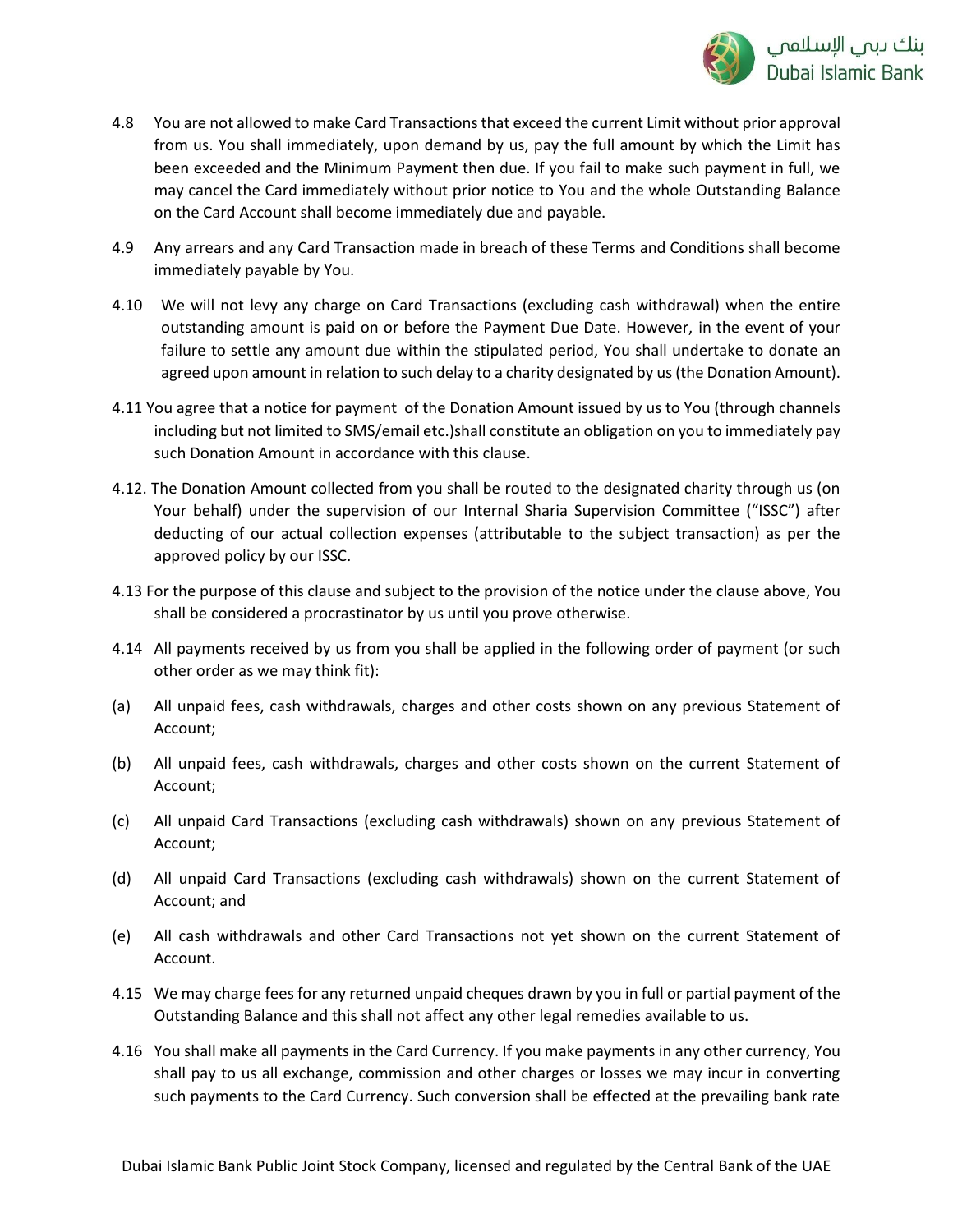

on the date of exchange, which we may conclusively determine at the date of entry into the Card Account. Any payment you make in the Card Currency will be credited to the Card Account only on the date on which we receive the required funds for value in our books. Whenever a payment is received in any other currency, such a payment shall be credited after the date when the payment is converted to the Card Currency or when the relevant funds have been received for value by us in AED and credited to the Card Account.

- 4.17 You shall pay additional charges in the amounts, which we may prescribe immediately upon request, for the provision of copies of sales/cash withdrawal drafts, Statements of Account, which You may request, and any further service we may provide from time to time.
- 4.18 We may at our discretion vary, with prior notice, the rate, method of calculation of the Monthly Subscription Fees, handling charges, additional charges or any other charges, as well as the period of time within which these fees and charges are payable after announcing the same through our website and branches' notice boards. None of the fees payable to us under these Terms and Conditions are refundable.
- 4.19 If You dispute a Card Transaction and it is subsequently proven to have been originated by You, we will charge back the original amount of the Card Transaction when it took place.
- 4.20 Our acceptance of late or partial payments, cheques or money orders shall not prevent us from enforcing our rights to collect the full amount due from you or constitute an amendment to these Terms and Conditions.
- 4.21 You agree that if any sums shall become due from You to us at any time under the Card Account, or if You shall become liable to us on any banking account or any other account, current or otherwise, in any manner or if You are in default in the provisions of such accounts or in any other banking facilities granted by us to You, the whole Outstanding Balance on your account shall become immediately due and payable.
- 4.22 Any cheque deposit shall be acceptable for collection and the proceeds shall not be available until the cheque has been cleared and the proceeds paid to us by the paying bank. Any cash deposit may only be regarded as having been received by us upon our receipt or crediting the same to the Card Account. (Any fees and charges related to cash deposits or cheque collection/clearance will be borne by You).
- 4.23 We may at any time demand that you deposit an undated cheque and/or pledge cash collateral in our favour for a specified amount not exceeding the Card Limit, even if such a cheque or cash collateral were not demanded when the Card was issued. If we make such a demand, you shall be treated as having authorised us to insert the date on the cheque and present it for payment on the inserted date against any amount due to us. In case the deposited cheque exceeds the outstanding amount and it is cashed, the surplus amount will be refunded to You.
- 4.24 If You choose to settle by way of direct debit (a facility currently available only to DIB bank customers), the percentage of the total amount due specified by You when applying for the Card will be debited to your bank account on or immediately after the Payment Due Date. Where a sufficient credit balance is not maintained, we may cancel the Card.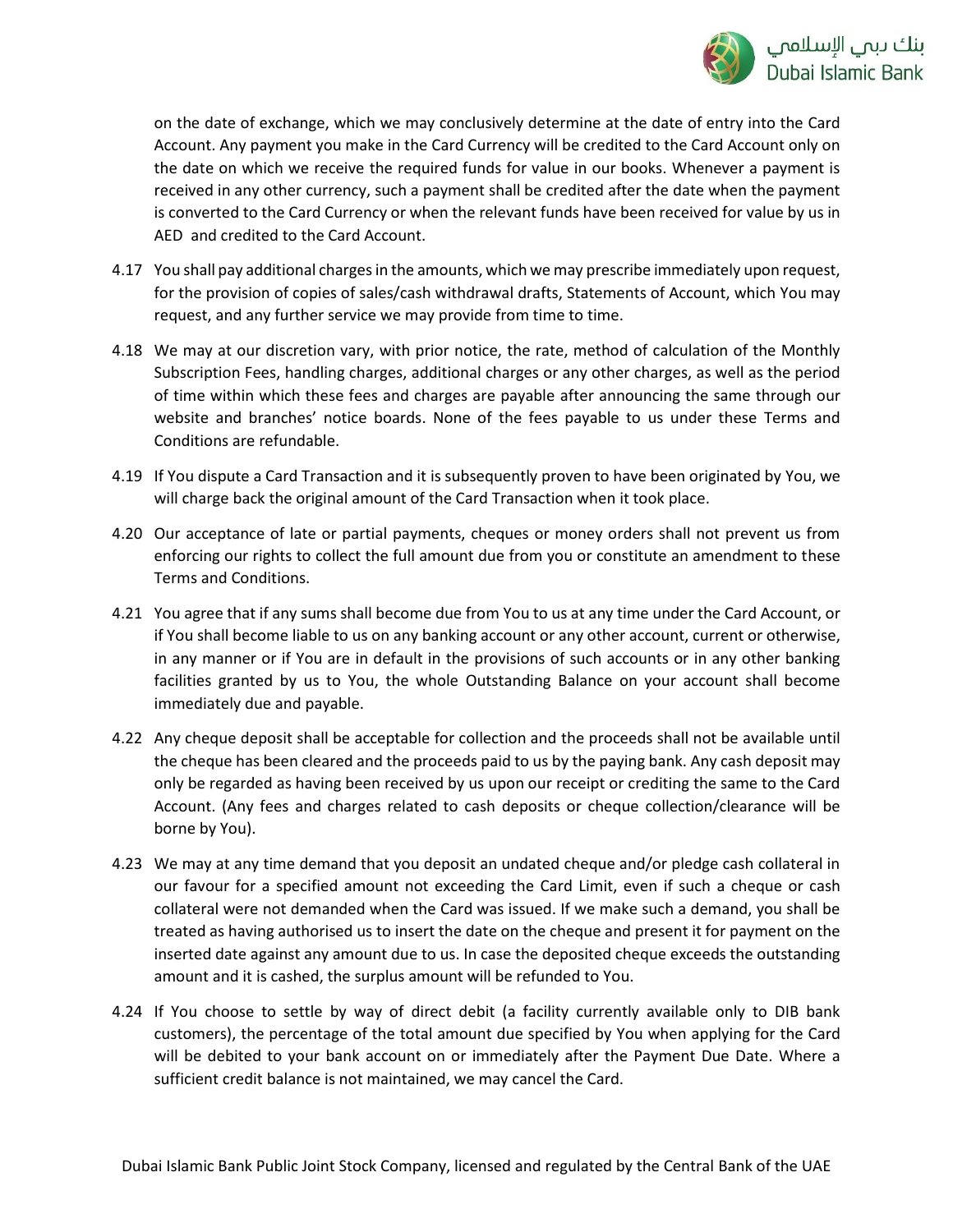

- 4.25 You may choose to effect payment from your account with us via call centre. We shall not be liable for any loss or delay caused by the use of the call centre.
- 4.26 You may not transfer funds from one Card Account to another in settlement of the debit balance of one Card Account, except with our prior approval.
- 4.27 We will credit the Card Account with the amount of any refund only upon receipt of a properly issued credit transaction from a member establishment.
- 4.28 We will not be responsible to present the purchase invoices signed by you in support of the Statement of Account. The Statements of Account sent to You by us, or made available online, showing the details of the Card Transactions carried out by You or the Supplementary Cardholder shall be sufficient proof of Your obligations to pay us the Outstanding Balance.
- 4.29 Our records of any Card Transaction or otherwise relating to Your Card Account shall constitute evidence of the Card Transactions and we may use any such information as evidence in court.

## **5. Supplementary Cardholder**

- 5.1 We may issue a Supplementary Card in the name of an individual, nominated by you and approved by us. This shall be subject to the Primary Cardholder signing the relevant application form. The issuance and usage of the Supplementary Card will be under the sole responsibility of the Primary Card holder and it is deemed to be an acceptance of the Terms and Conditions by the Primary Cardholder
- 5.2 These Terms and Conditions shall also apply to the Supplementary Cardholder. We may commence an action or proceedings against you or the Supplementary Cardholder or both of You in connection with your obligations under these Terms and Conditions.
- 5.3 The validity of the Supplementary Card is dependent on the validity of the Primary Card. The termination of the Supplementary Card for whatever reason shall not terminate the Primary Card or Your agreement with us for your Card.
- 5.4 Your and the Supplementary Cardholder's undertakings, liabilities and obligations to us and our rights shall not be affected in any way by any dispute, counterclaim or right of set-off which you and the Supplementary Cardholder may have against each other.
- 5.5 You shall indemnify us against any loss, damage, liability, costs and expenses, whether legal or otherwise, incurred by us by reason of any acts or omissions, legal disability or incapacity of the Supplementary Cardholder or any breach of these Terms and Conditions by the Supplementary Cardholder.

### **Internet Card**

Before You use the Internet Card from Dubai Islamic Bank (DIB) (the 'Card"), please read , agree and accept the following.

By using the Card and/or signing the Acknowledgement Receipt the Cardholder is accepting the Terms and Conditions set out below or as and when amended and will be bound by them as follows: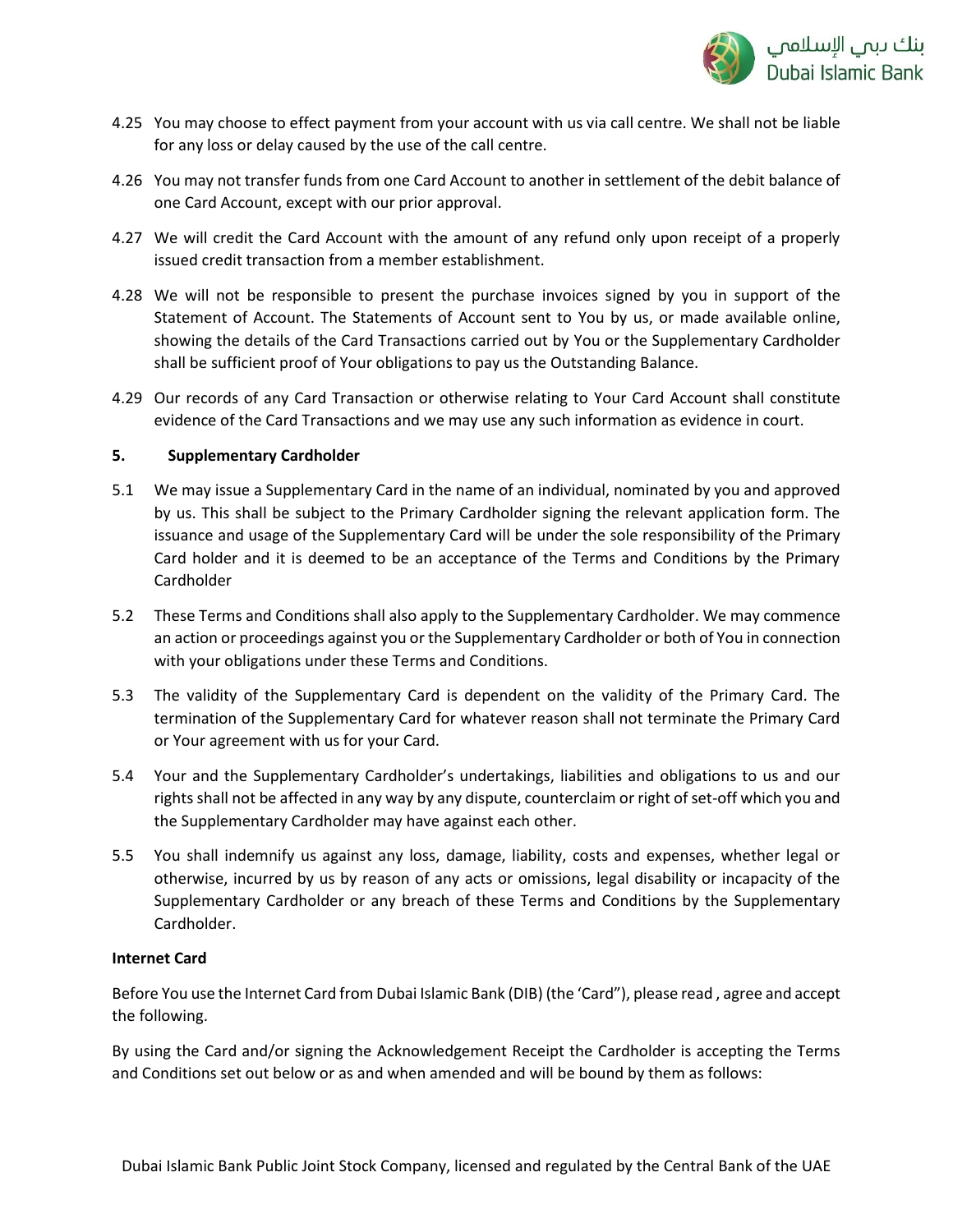

The Internet Card will act as a "Supplementary Card" to the Primary Al Islami Credit Card and can only be used for online transactions.

# **Operating your Account**

- 5.6 The Cardholder will be responsible for all credit or other facilities granted by the Bank in respect of the Card and for all related charges hereunder, notwithstanding the termination of these Terms and Conditions.
- 5.7 The Card is not intended for use in any Automated Teller Machine (ATM) or for any transaction completed in the physical presence of both the Cardholder and the Merchant where there is a requirement that the Card is swiped through any point of sale terminal or card imprinter.
- 5.8 The Card should not be used to carry out any gambling transactions or any transaction as described in 2.4 above.
- 5.9 The value of all Card Transactions, including any transactions carried out in breach of 2.4 above, will be charged to the Card Account in currency of the Country (collectively referred to as the "Billing Currency") as advised by the Bank. Card Transactions which are effected in currencies other than the Billing Currency will be debited to the Card Account after conversion into the Billing Currency at a prevailing rate of exchange at the time of converting the currency.
- 5.10 The Cardholder must notify the Bank's Card Services Department in the Country at the Bank's address appearing at the beginning of these Terms and Conditions, in writing as soon as possible of any changes in the Cardholder's employment/ office/home address and telephone numbers.
- 5.11 The Bank shall not be liable for the refusal of any merchant establishment to accept or honor the Card, nor shall the Bank be responsible in any way for the goods or services supplied to the Cardholder including any failure to deliver any goods or services. Any complaint by a Cardholder must be resolved by the Cardholder with the merchant establishment. The Bank shall have no responsibility in this respect. No claim by the Cardholder against the merchant establishment may be the subject of a claim against the Bank. The Bank will credit the Cardholder's Card Account with the amount of any refund only upon receipt of a properly issued credit voucher from the merchant establishment.
- 5.12 The Cardholder must not use the Card for any unlawful purposes, including the purchase of goods and services prohibited by Sharia and the law in UAE.

# **Credit Limit**

- 5.13 The Bank will assign a Credit Limit to the Card Account which must not be exceeded without prior agreement.
- 5.14 If a Cardholder exceeds the assigned Credit Limit without prior agreement, the Bank may, at its discretion, cancel the Card immediately without notice to the Cardholder and all outstanding amounts will thereupon become immediately due and payable.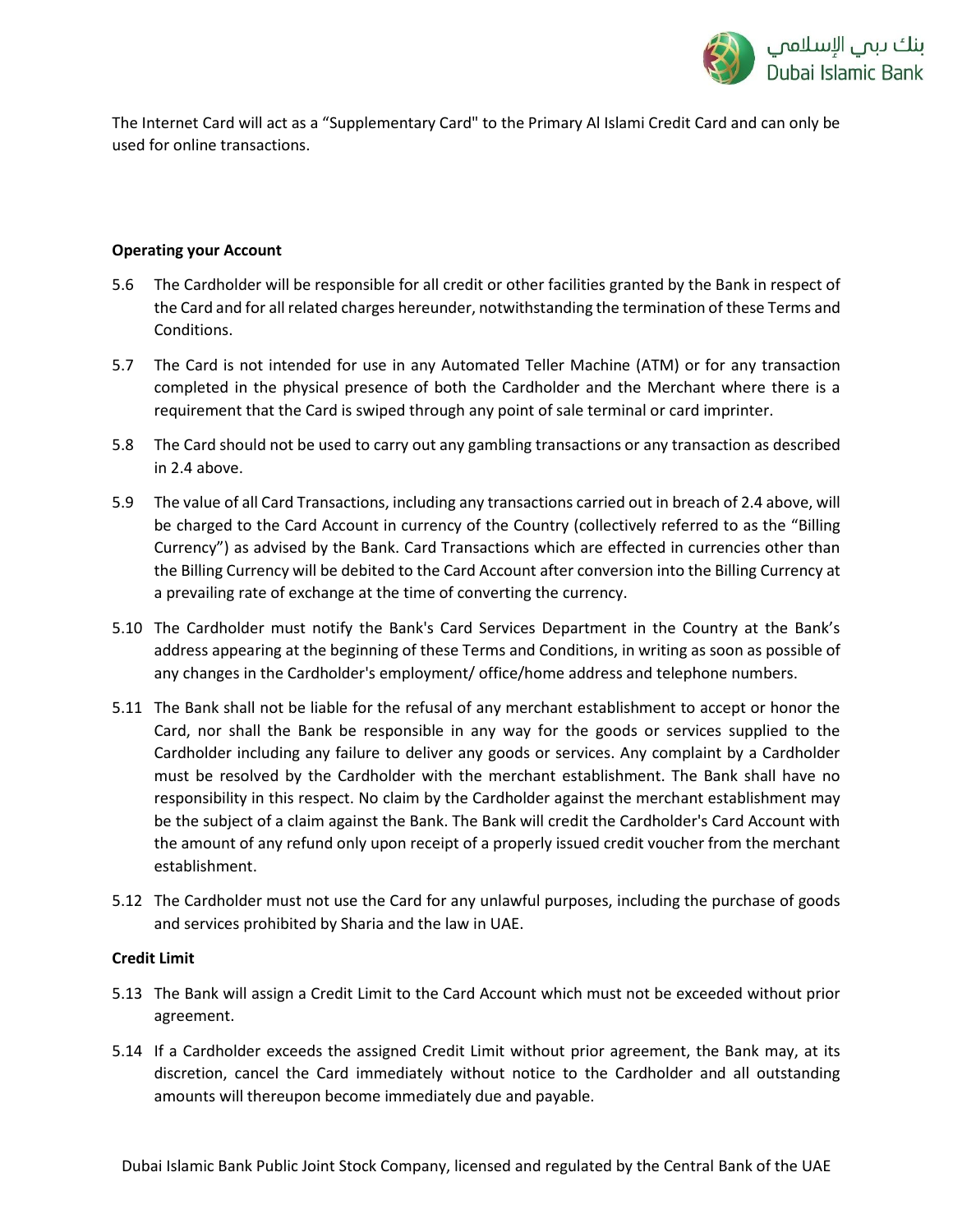

### **Fees**

The Cardholder agrees to pay a non-refundable annual fee for the Card and for any Supplementary Card(s) at a rate to be determined by the Bank and notified to the Cardholder from time to time.

# **6. Loss of Card and PIN**

- 6.1 If the Card is lost or stolen or the PIN is disclosed to any person or if you think someone else may know the PIN, you shall immediately notify us on Call Centre, and the Police of the country/area where such loss or theft or disclosure occurred. Such notification shall be followed by a signed written confirmation or an e-mail within 48 hours of receipt of notice. Until receipt of such confirmation, you will be liable for all Card Transactions. You also undertake to take all necessary steps to assist us in recovering the missing Card.
- 6.2 You shall be, and remain, fully liable to pay to us any debit to the Card Account arising from any Card Transactions by any person whether with or without your knowledge and irrespective of whether they were authorized by you or not.
- 6.3 We may issue a replacement for any lost or stolen Card subject to these or such other Terms and Conditions as we may consider appropriate and at a fee determined by us from time to time.
- 6.4 If You recover the lost or stolen Card, you must immediately cut it in half and destroy/dispose of the card.
- 6.5 You may not use the PIN after notifying us of its disclosure to any person.

# **7. Termination**

- 7.1 You may at any time notify us of your intention to close the Card Account and terminate the use of all Cards issued to you and any Supplementary Cardholder by giving us notice in writing or by phone (for subscribers of Al Islami Phone Banking)f. The Card Account shall be closed only after You have paid in full all charges and amounts due under the Card Account.
- 7.2 All amounts outstanding on a Card Account, together with the amount incurred by the use of the Card but not yet charged to the Card Account, shall be payable immediately in full upon termination of the use of the Card.
- 7.3 If a Supplementary Cardholder terminates the use of the Supplementary Card, The Primary card holder shall continue to be liable to us for all charges and other amounts due under these Terms and Conditions and the Supplementary Cardholder whose Card has been terminated shall not be liable for charges and other liabilities incurred by You and any other Supplementary Cardholder (if any) after our receipt of the terminated Supplementary Card cut in half and destroy/dispose of the card.
- 7.4 We may at any time and without prior notice recall the Card and terminate or suspend your right to use it. You shall pay in full all charges and amounts due on Your Card Account.
- 7.5 We shall terminate the use of the Card without notice upon Your death, bankruptcy or insolvency.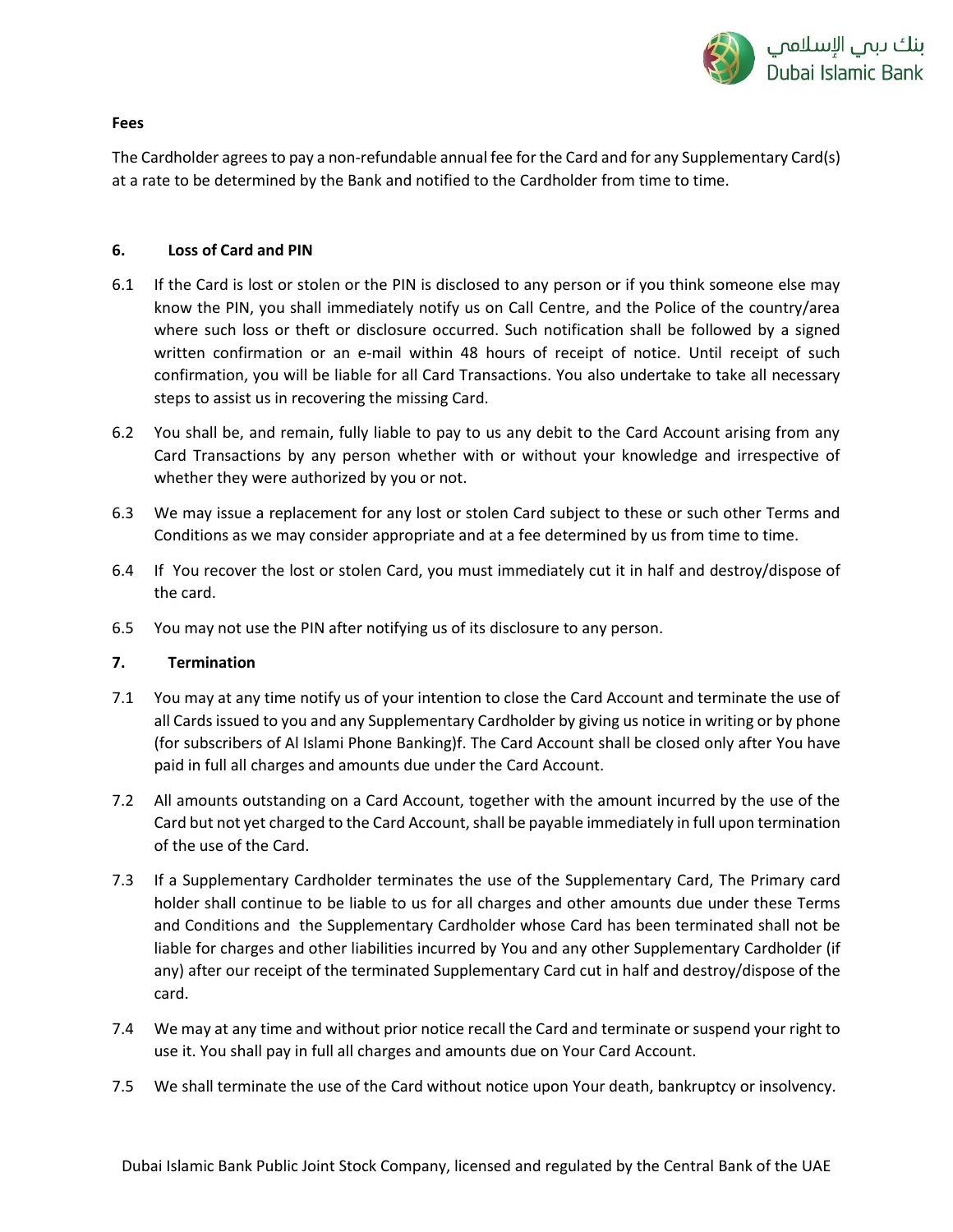

- 7.6 You and/or Your Supplementary shall be responsible for setting off Outstanding Balances on the Card Account and shall pay us all expenses and costs that we may incur in recovering such Outstanding Balances or outstanding amount.
- 7.7 We shall not be liable to refund the monthly membership fee or any part of such fee on the termination of the Card Account.
- 7.8 Upon cancellation of the use of the Card, any Security held by us shall be held for a period of forty five (45) days following the cancellation and/or return of the Card, whether cancelled by You or us.

# **8. Exclusion of Liability**

- 8.1 We shall not be liable for any loss or damage howsoever incurred or suffered by you by reason of us or a Merchant or any bank or financial institution or any ATM or other party refusing to allow a Card Transaction, or accept the Card or the Card number or the PIN or to extend or provide a cash withdrawal up to the Limit or at all.
- 8.2 We shall not be responsible for the refusal by any Merchant or member institution of VISA International to honour or accept the Card or for any defect or deficiency in the goods or services supplied to You by any Merchant or, where applicable, for any breach or non-performance by a Merchant of a Card Transaction.
- 8.3 If there is a dispute between you and us, a Merchant, a bank or financial institution or any other person, Your liability to us shall not in any way be affected by such dispute or any counterclaim or right of set-off which you may have against us, such Merchant, or other bank or financial institution or person.
- 8.4 We shall not be liable for any disputes brought to our notice by You after 30 days from the date of the relevant statement of account.
- 8.5 The Customer shall be solely responsible for all Unauthorized Lost/Stolen Card transactions made prior to reporting the Lost/Stolen Card information to the Bank and he/she will be solely responsible to settle the said transactions with the Bank.
- 8.6 The Customer shall be solely responsible for any and all Unauthorized Card Transactions resulted from sharing the sensitive information by the Customer to others and he/she will also be responsible to settle the said transactions with the Bank.
- 8.7 Any card transaction notified to the Bank by the Customer as a potential fraud/unauthorized, will be investigated by the Bank in cooperation with a third party (If required) like Visa/Mastercard and or any other entity as deemed appropriate by the Bank. The outcome of the investigation and if required, the corresponding financial action taken by the Bank shall be notified to the Customer.
- 8.8 We shall not be liable, in anyway, to You for any loss or damage of whatever nature, due to or arising from any disruption or failure or defect in any ATM or machine or terminal or communication system or facilities or data processing system or transmission link or any industrial or other dispute or anything or cause, whether beyond our control or otherwise.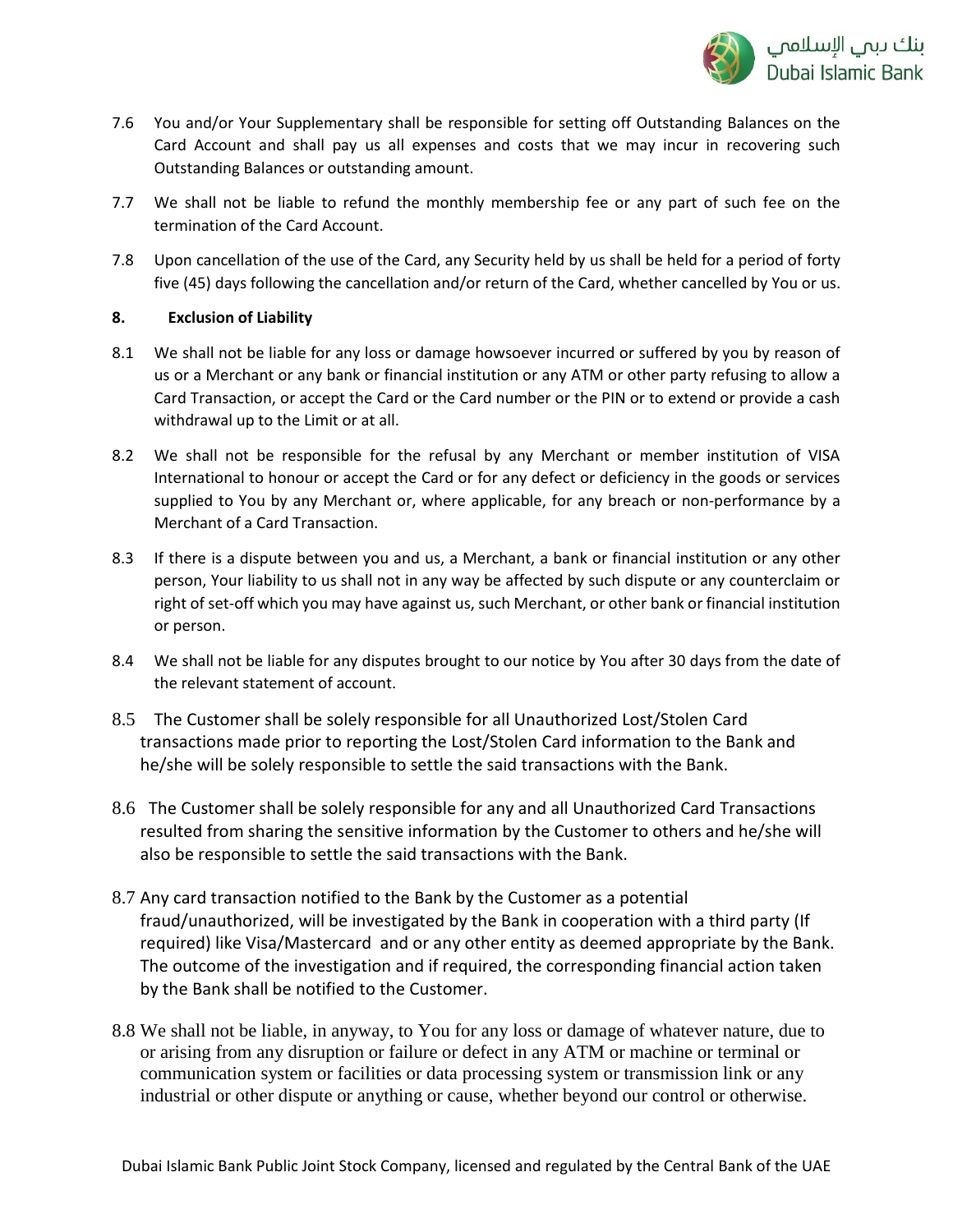

8.9 We shall not be liable to You in the following circumstances:

- (a) Exercise by us of our right to terminate any Card or Card Account pursuant to Clause 7.4;
- (b) Any injury to your credit, character and reputation due to repossession of the Card by us, or any request for its return or refusal by any person to honor or accept the Card; and
- (c) Any error or omission in any details disclosed by us pursuant to Clause 9.

# **9. Disclosure of Information**

- 9.1 You irrevocably authorise and permit us to disclose and furnish such information that we may deem fit concerning you and Your affairs including but not limited to the Card Account to our associates, branches, assignees, agents, or other parties or person, including banks, financial institutions, regulators and service providers who provide a service to us as such.
- 9.2 We may check Your credit standing at any time as and when we deem fit without reference to You.

### **10. Notices**

- 10.1 You must promptly notify us in writing of any changes in Your name, employment or business and address including phone number, e-mail, etc.
- 10.2 Should You be away from the UAE for more than six months, You must settle the Credit Card Account in full seven (7) days prior to Your departure.
- 10.3 All demands, notices and other communications sent under these Terms and Conditions to You and to any Supplementary Cardholder shall be deemed to have been sent to both and accepted the same.
- 10.4 Instructions sent to us from Your registered email or through DIB IB/MB, SMS, Chatbot, Call center shall be considered valid and binding on You and we may act upon the instructions received by us through those means.
- 10.5 All communications, cards, notices, statements of account, demands or other documents under these Terms and Conditions may be delivered personally to You or sent by post or e-mail to the last known address at Your sole risk. Each such communication or other material shall be deemed to have been received and served on You on the day of delivery if delivered personally or via e-mail and two business days after posting, if sent by post.
- 10.6 You hereby request DUBAI ISLAMIC BANK (hereinafter referred to as "the BANK") to act upon facsimile written instructions (hereinafter referred to as "INSTRUCTIONS") with regard to our account(s) with the Bank, including without limitations, issuance of a supplementary or internet card, application of another card product and subscription of any of the features/programs available on the card offered by the Bank.

Your Credit card account documents and all other banking instructions believed by the Bank to be issued by or originated from You, if such instructions purport to be issued by or are believed by the Bank to be received from persons authorised to operate upon the account as per the mandate given to the Bank in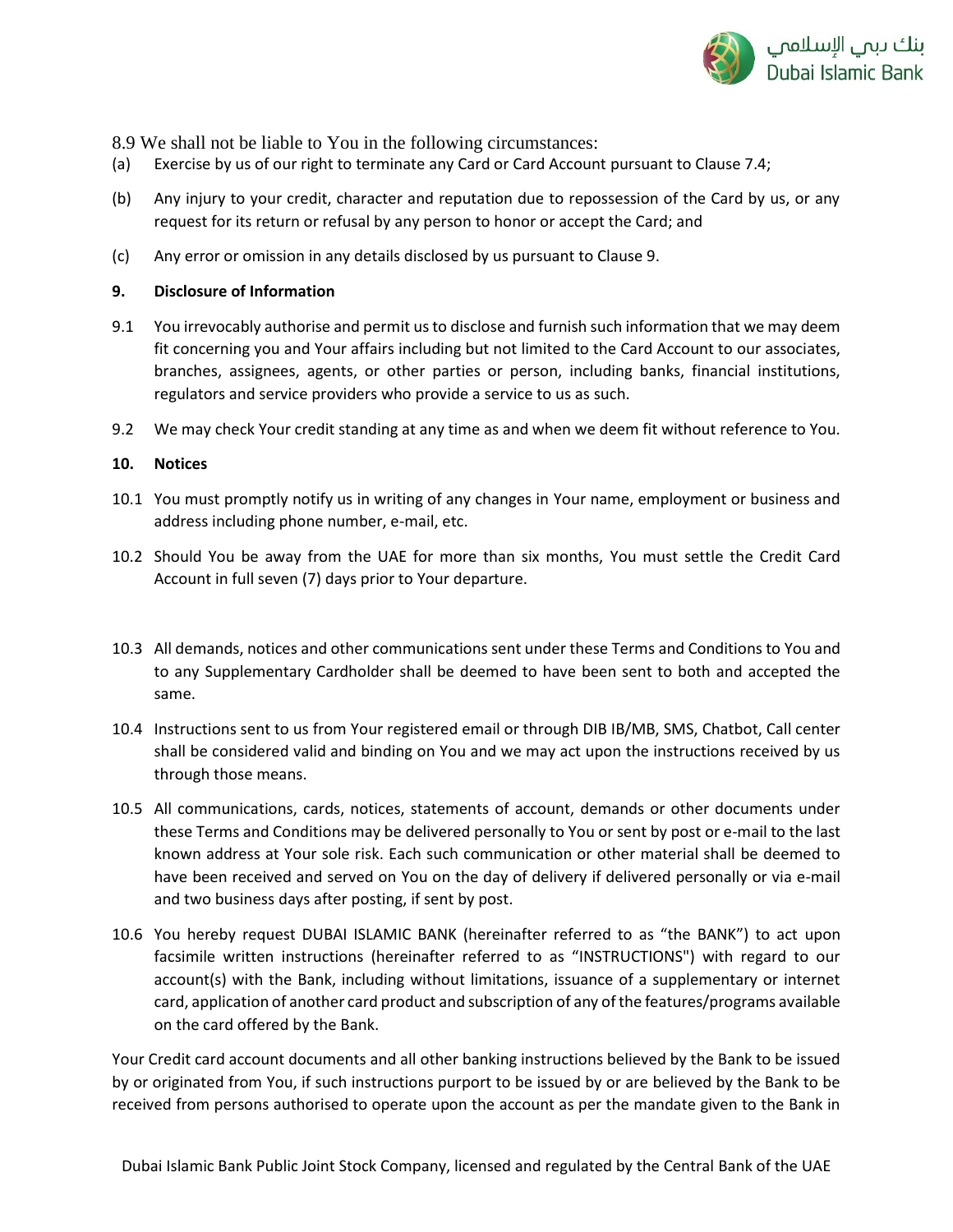

each case whether or not such instructions are genuine and/or authorised. So long as the Bank believes in good faith that the instructions are genuine and authorised by You, the Bank may act upon such instructions and shall not be required to obtain confirmation from You that any such instructions are our genuine instructions. The Bank may, however, at its discretion decline to act upon instructions for whatsoever reason. The Bank has the right to stop or refuse to act upon any instruction unless and until written confirmation has been obtained from You.

You agree to indemnify, release and forever discharge the Bank, its officers and employees from any and all claims, demands, causes of action, rights, obligations, damages, whether actual or punitive, attorney's fees, costs and liabilities of any nature whatsoever whether or not now known whether directly or indirectly, which may arise as a result of the Bank or any such directors, officers or employees acting upon, delaying to act upon or refraining from acting upon instructions, and You acknowledge that neither the Bank nor any of its directors, officers or employees shall be under any liability to Yourselves or to any other person for any loss or damage directly or indirectly caused as a result of acting upon or refraining from acting upon instructions or in constructing or processing such instructions in error including duplication of transactions/instructions through inadvertence or oversight, negligence or through misdescription and the Bank may debit any of Your account(s) with any amount paid out pursuant to the receipt of instructions.

For the sake of good order and to complete your file, You shall send to the Bank the originally signed applications/ instructions within five days starting from the date of sending the instruction duly stamped "faxed dated Avoid Duplication", and should these words not appear or be stamped on the original copy, You will indemnify and not seek recourse against the Bank, its officers or employees for any losses attributable to the duplication of our instructions due to the action upon both the fax and the original copy although the originally signed applications/instructions are not required to complete the transactions already executed by the Bank on the strength of the fax copies. However, it is understood that the Bank shall not accept fax copies of Promissory Notes, Cheques and any other Negotiable Instruments unless they are presented in original duly signed by the Authorised Signatories.

You covenant and irrevocably undertake not to dispute or deny the correctness of Your signature on the faxed copy.

# **11. General**

- 11.1 We shall not be liable for acting in good faith upon Your instructions.
- 11.2 You authorise us at our discretion to record any instructions on the phone and to use such records as evidence in a court of law or other legal proceedings.
- 11.3 You shall indemnify us against any consequences, claims, proceedings or losses that may arise or be incurred or sustained by us by reason of carrying out the telephonic instructions from, or purported to be from, You.
- 11.4 You undertake to pay to us the amount of any loss or damages which our directors, officers, employees or we may suffer or incur by reason of Your failure to comply with these Terms and Conditions or by reason of breach thereof by you or arising out of or in connection with the Card Account or the Credit Card.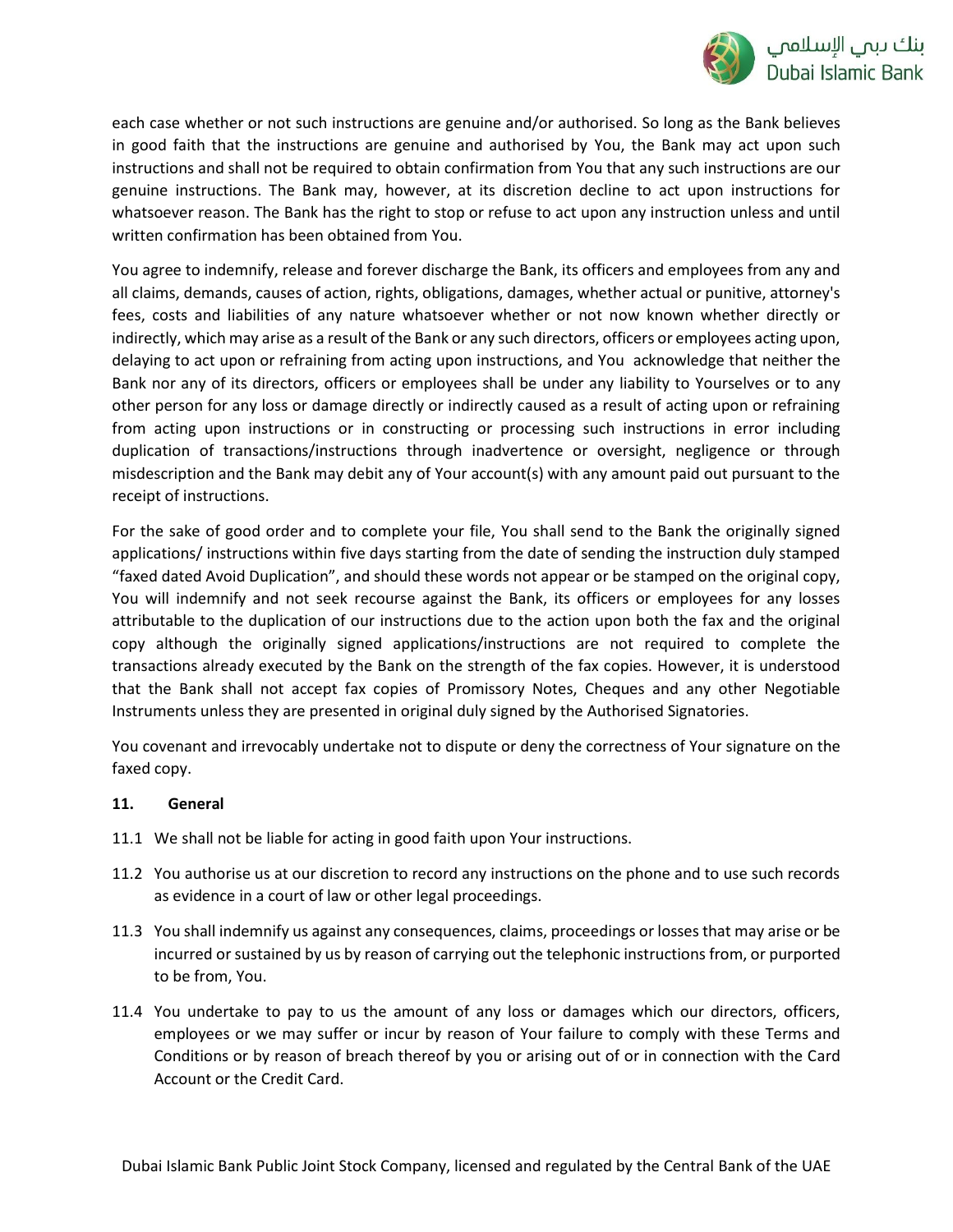

- 11.5 In addition to any other right we may have either under these Terms and Conditions or under law, we may at any time and without notice consolidate and combine all accounts which You hold with us, either individually or jointly or with a Supplementary Cardholder and set-off and transfer any sums held in any such account in satisfaction of any other sums due to us. We may do so wherever such accounts are situated and in whatever currency they are situated at our then prevailing exchange rates.
- 11.6 We may appoint an agent to collect any sum due from You to us under these Terms and Conditions.
- 11.7 These Terms and Conditions are binding on you personally and You may not assign Your rights and obligations to any other person.
- 11.8 You agree to sign and deliver to us such further documents as we may request from time to time.
- 11.9 Any delay or omission by us in exercising or enforcing (in whole or in part) any right or remedy arising under these Terms and Conditions shall not be construed as a waiver of such right or remedy. No waiver of any of these Terms and Conditions or a breach of them shall be given unless in writing and shall not operate as a waiver of any other requirements or breach of these Terms and Conditions.
- 11.10 If any of these Terms and Conditions is or becomes illegal or unenforceable, the remaining Terms and Conditions shall continue in full force and effect.
- 11.11. We may from time to time with notice to You change these Terms and Conditions. The retention or use by You of the Card shall be treated as acceptance of any such changes. If You do not accept any changes, You may close the Card Account and paragraph 7 of these Terms and Conditions shall apply.
- 11.12 We shall have no liability to you in respect of any facilities or benefits which we may make available to You, which do not form part of these Terms and Conditions. We may withdraw such facilities and benefits at any time without notice.
- 11.13 These Terms and Conditions are governed by the laws of the Emirate of Dubai and the applicable Federal laws of the UAE to the extent these laws do not contradict the principles of Sharia as set out in the AAOIFI Sharia Standards and as interpreted and determined by our Internal Sharia Supervisory Committee (ISSC), in which case the principles of Sharia shall prevail. You and we submit to the non-exclusive jurisdiction of the courts of the UAE. Such submission shall not restrict our rights to bring proceedings against You in any other jurisdiction in connection with your obligations under these Terms and Conditions.
- 11.14 The Bank shall enroll and de-enroll a credit cardholder in the Credit Shield Takaful program based on customers consent.
- 11.15 A cardholder enrolled in the Credit Shield Takaful program can de-enroll himself/herself by requesting the Bank in writing. Once a cardholder is de-enrolled from the program, the Bank has the right to accept or reject such cardholder's subsequent Credit Shield Takaful enrollment request in future.
- 11.16 Credit Shield Takaful fee reversal shall be made to a cardholder by the Bank upon its own discretion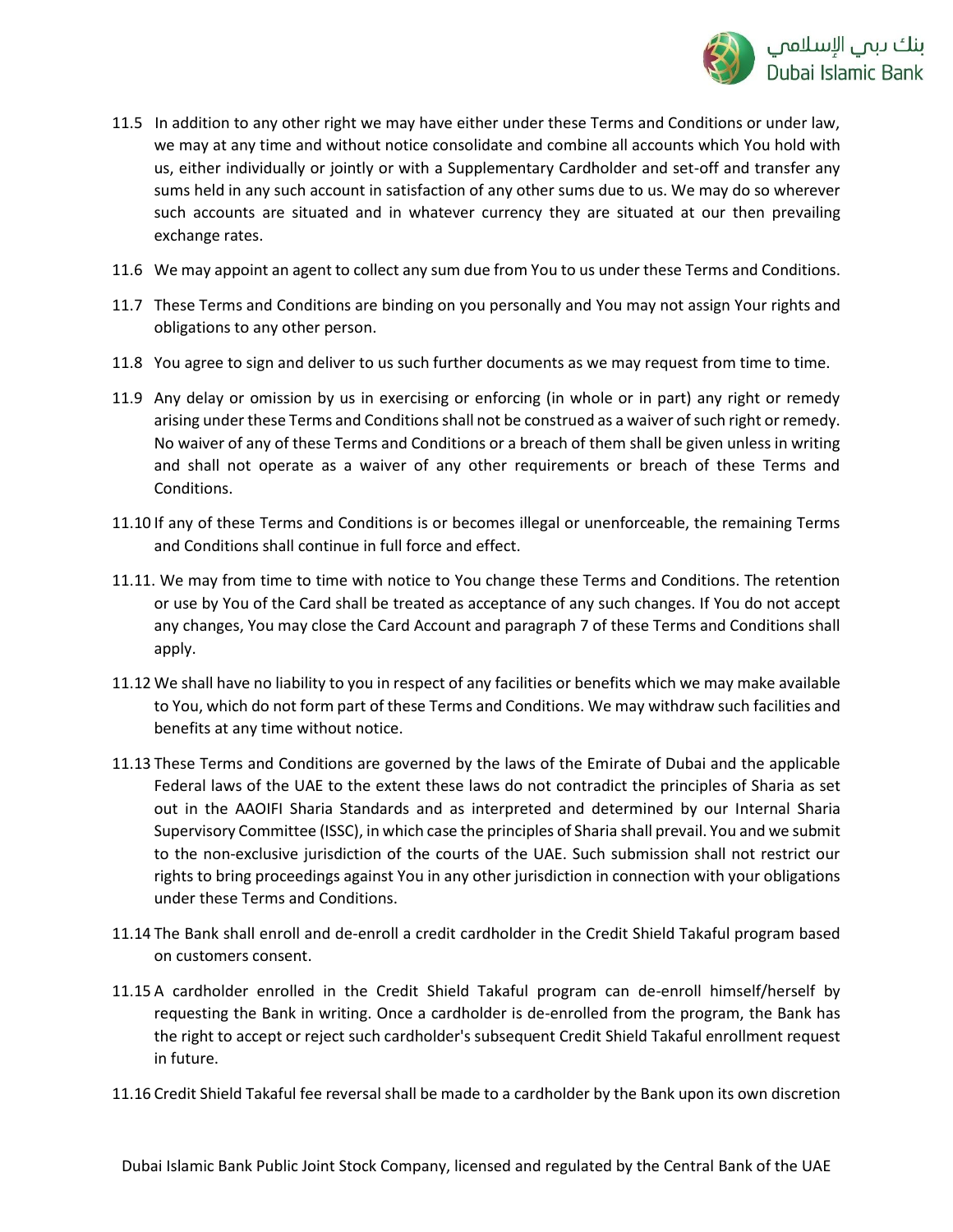

### **12 Taxes Clause:**

- 12.1 All amounts set out in these Terms and Conditions or otherwise payable by you pursuant to these Terms and Conditions, shall be made without any deduction or withholding for or on account of any Tax. If any deduction or withholding is required by any applicable law, as amended from time to time or modified by the practice of any relevant governmental revenue authority then in effect, you shall bear such deduction or withholding on its own account and shall be obliged to gross-up the payments.
- 12.2 All amounts set out in these Terms and Conditions or otherwise payable by You pursuant to these Terms and Conditions, whether the amount is paid as an advance payment, a deposit, on a fixed fee basis, or otherwise, are inclusive of Tax, including VAT. Where VAT is payable by you under these Terms and Conditions, the amount payable for the supply (VAT exclusive) will be increased by the amount of the VAT applicable at the prevailing rate.
- 12.3 To the extent already paid by us or not recovered, you shall keep us indemnified from and against any loss, cost (including any cost of enforcement), liability (as well as any tax liability incurred, including but not limited to, VAT, as applicable), claim, demand or damage, which we suffer or incur in the lawful and proper exercise of our duties under these Terms and Conditions.
- **13 In case of any difference between the Arabic and English versions, the Arabic version will prevail.**

# **Purchase Protection Takaful Policy**

### **POLICY NO**

### **INSURED NAME AND ADDRESS**

Any Classic, Gold, Premium or Platinum Credit Card holder of M/S Dubai Islamic Bank-Main Branch (FGA) P.0 Box:

1080, Dubai- U.A.E

### **BUSINESS OF THE INSURED**

Bankers & Owner of property

### **DATE OF COVERAGE**

Date of Purchase or the date goods were obtained.

30 days from the beginning of coverage

60 days for Purchases made outside country of residence

### **BENEFITS**

Takaful benefits for Dubai Islamic Bank Customers.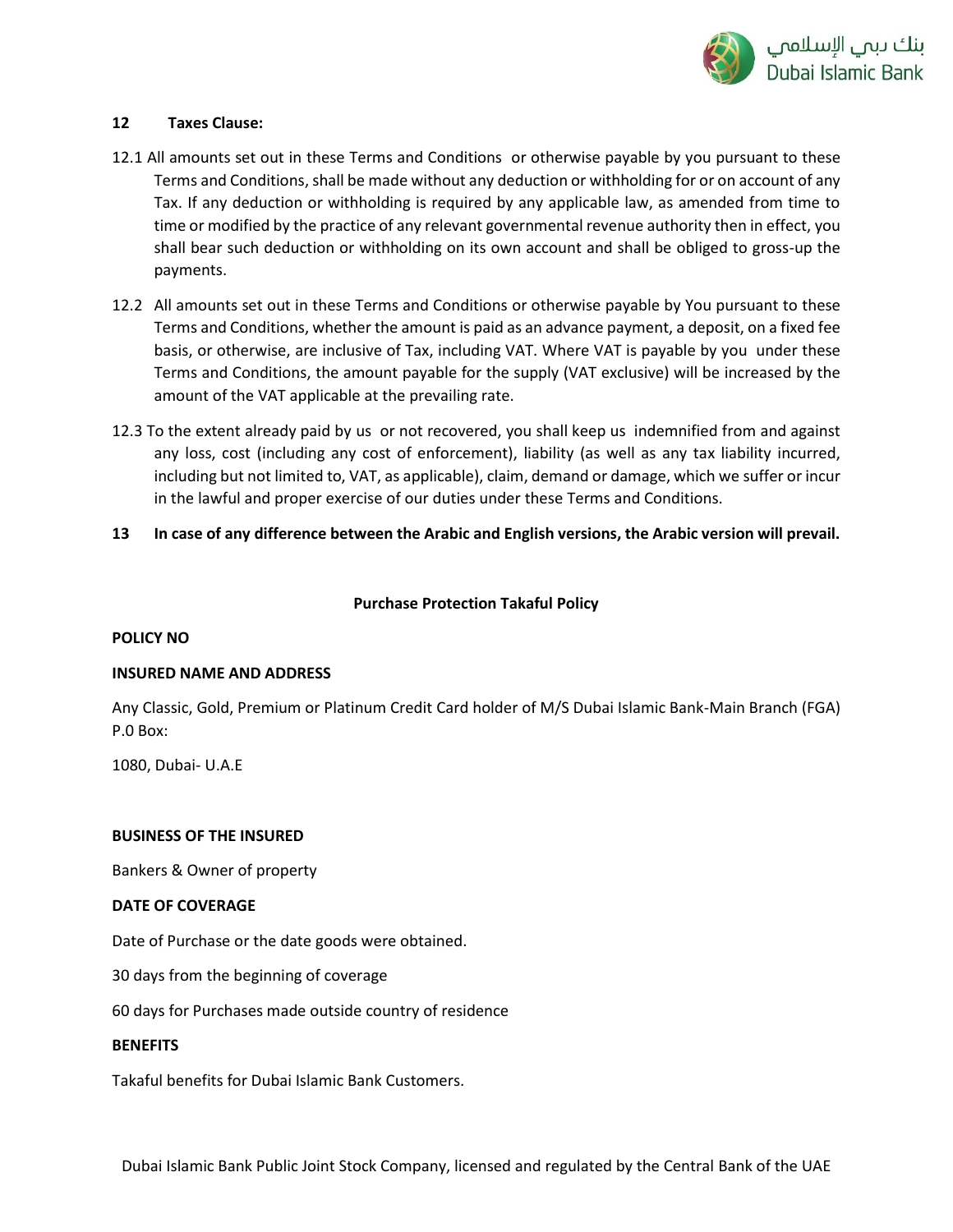

Covering any Classic, Gold, Premium, or Platinum Credit Card holder on non-additional cost basis

### **BASIC COVER**

In case of theft of the goods insured, reimbursement of the Purchase -price of the goods stolen

In case of accidental damage to the Goods Insured, the cost of repairing the goods damaged or the purchase Price of the goods are not repairable or if the repair costs exceed the purchase price.

#### **GOODS INSURED**

All Goods purchased totally or partially with a card issued by Dubai Islamic Bank.

Except: Living animals, plants, cash, traveller checks, transportation tickets, securities or other negotiable instruments, jewelry or gems, eyewear, contact lenses, victuals or drinks, mobile phones, any item purchased for non-private use, any item that has medical use, all kinds of vehicles and their accessories and non-Sharia compliant goods.

#### **GOODS ELIGIBLE**

Goods insured with a minimum unit value of USD 25

#### **LIMIT PER CLAIMS**

Classic: USD 1,000/- any one occurrence and in the annual aggregate Gold & Premium: USD 2,000/- any one occurrence and in the annual aggregate

Platinum: USD 3,000/- any one occurrence and in the annual aggregate

#### **Excess**

Classic: 10% of the loss subject to a minimum deductible of \$50 in respect of accidental damage claims only

Gold & Premium: 10% of the loss subject to a minimum deductible of \$100 in respect of accidental damage claims only

Platinum: 10% of the loss subject to a minimum deductible of \$150 in respect of accidental damage claims only

#### **EXCLUSIONS**

CLAIMS RESULTING FROM:

- 1. Damages caused intentionally by the insured or one of his relatives (spouse, descendants or ascendants)
- 2. Simple loss or mysterious disappearance
- 3. Theft other than simple theft with violence or through break in simple theft excluded
- 4. Superficial damages or deterioration's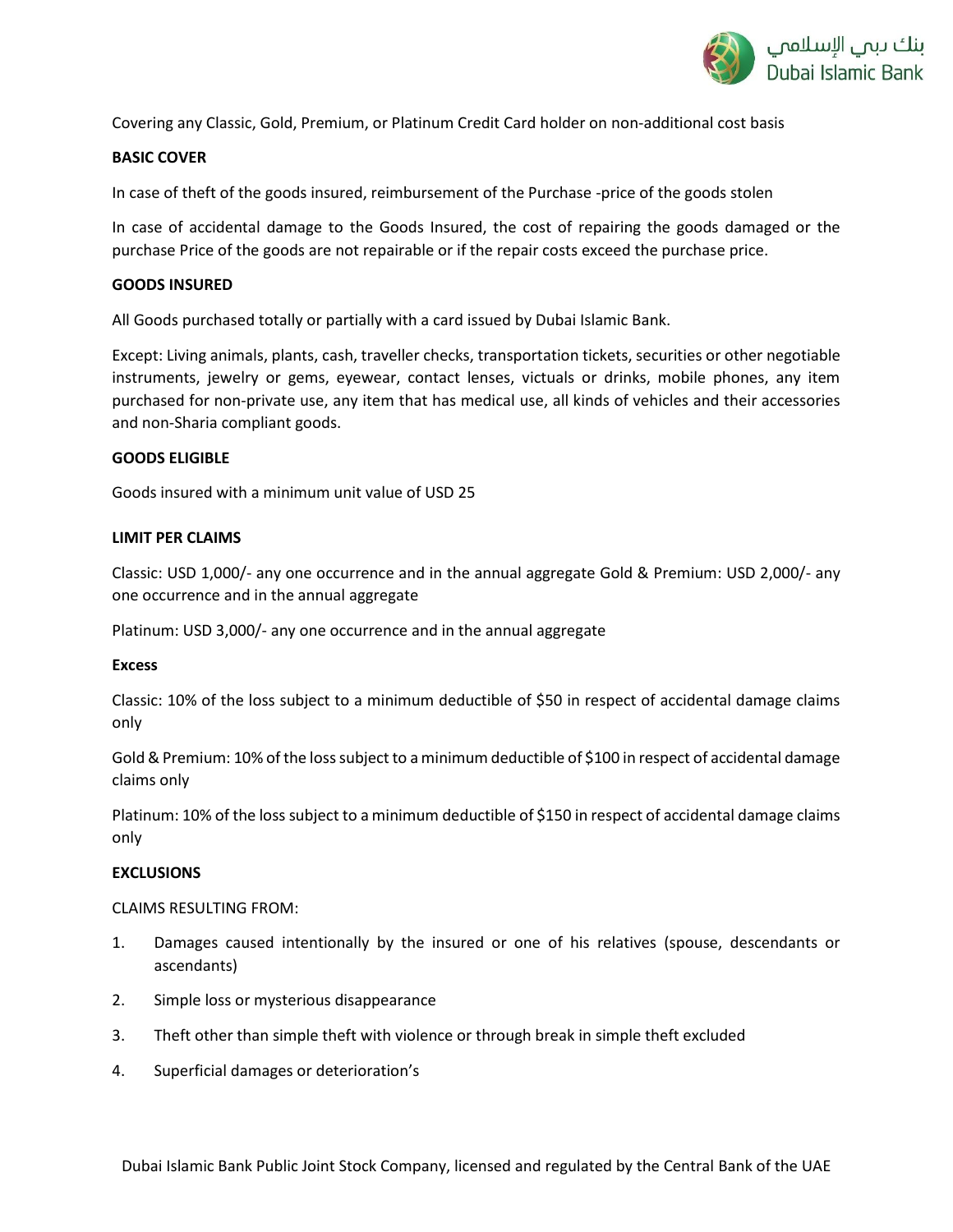

- 5. Damages caused by wear and tear or gradual deteriorations due to erosion, corrosion humidity or the action of heat or cold
- 6. Damages due to defect of fabrication
- 7. Damages that are covered within any warranty or Takaful program
- 8. Damages due to the non-fulfillment of the instructions or recommendations of the manufacturer or distributors concerning the use of the Goods Insured
- 9. Damages caused directly and / or indirectly by government, customs or any local authority
- 10. Damages caused by nuclear reaction or radiation
- 11. Damages caused by war, civil commotion, insurrection, rebellion revolution or terrorism

### **SUBJECTIVITY**

Policy will only cover Dubai Islamic Bank's Classic, Gold, Premium and Platinum Credit Cards issued out of the United Arab Emirates unless otherwise advised by the obligations of the insured Policyholder

### **OBLIGATIONS OF THE INSURED**

The insured must declare all claims immediately to the insurer:

- 1. In case of theft, the insured must declare it to the police within 48 hours
- 2. the insured shall supply the insurer with the following documents:
	- the original of the declaration to the police
	- the original of the purchase bill or receipt
	- the receipt evidencing the payment with the card
	- copy of the bank statement showing the purchase charges
	- in case of accidental damage, the original repair estimate or original repair invoice or a statement of the seller indicating the nature of the damage and certifying the impossibility to repair

### **GEOGRAPHICAL AREA/TERRITORIAL SCOPE**

U.A.E / Worldwide (excluding Iraq, Iran, Afghanistan, Cuba and Democratic Republic of Congo)

### **JURISDICTION**

United Arab Emirates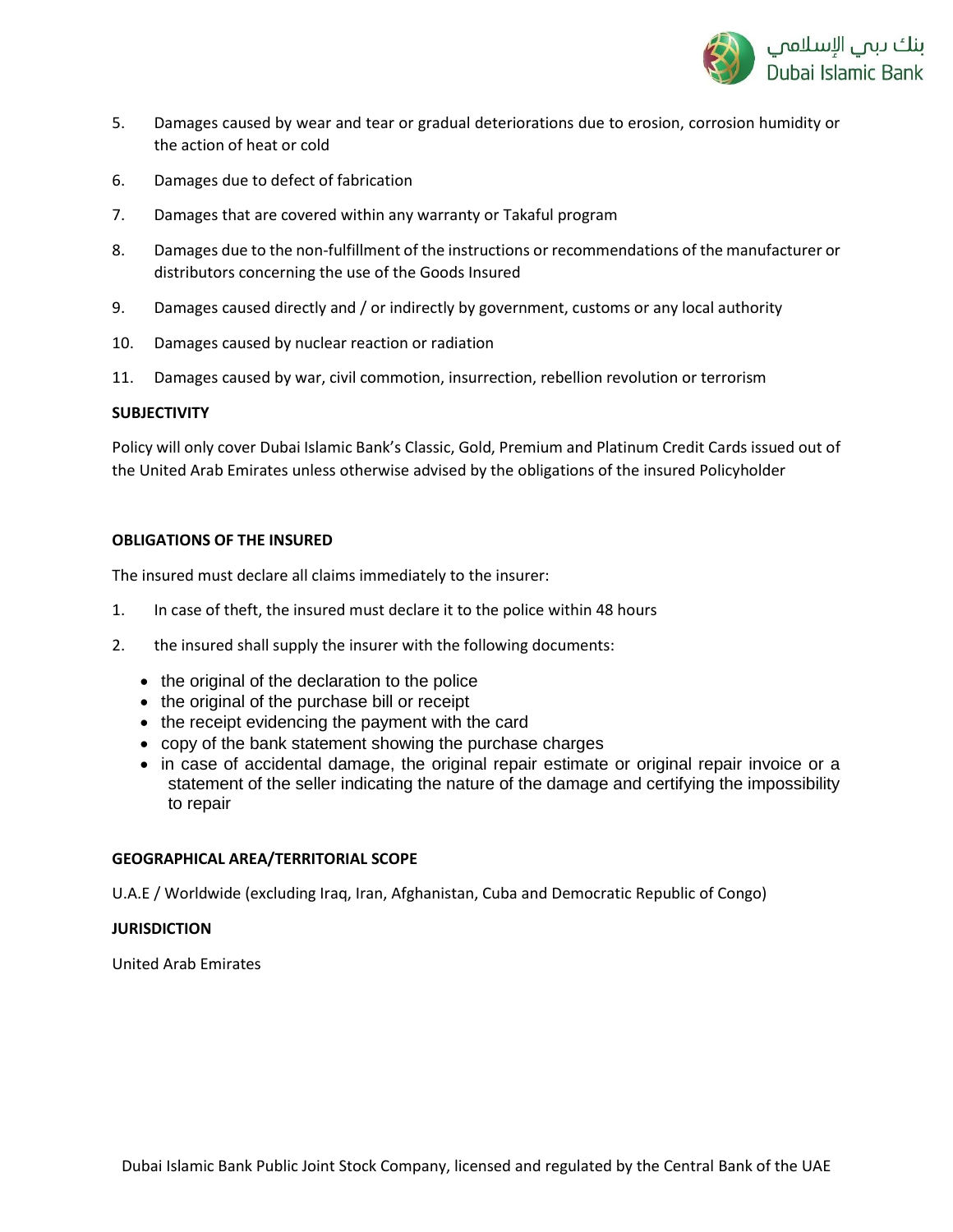

# **Credit Card Travel Takaful Policy**

**POLICY NO** -11-456-2009-2

**INSURED NAME** M/S Dubai Islamic Bank - Main Branch (FGA)

**ADDRESS**- P.O. Box: 1080, Dubai - U.A.E.

**BUSINESS OF THE INSURED** - Bankers & Owner of property

### **PERIOD OF Takaful**

From the Departure date to the Return date as shown on the ticket purchased with Dubai Islamic Bank's Credit Card. (Maximum number of days per covered trip 45 days)

# **PURPOSE**

To cover Primary & Supplementary Classic, Gold, Premium and Platinum Credit cardholders of Dubai Islamic Bank aged between 18 years and 69 years, their spouse and children (under the age of 18), provided 100% of all travel tickets have been purchased using a Dubai Islamic Bank Classic, Gold, Premium or Platinum Credit Card

### **BASIC COVER**

Travel Takaful Benefits for Dubai Islamic Bank Customers

# **CONDITIONS**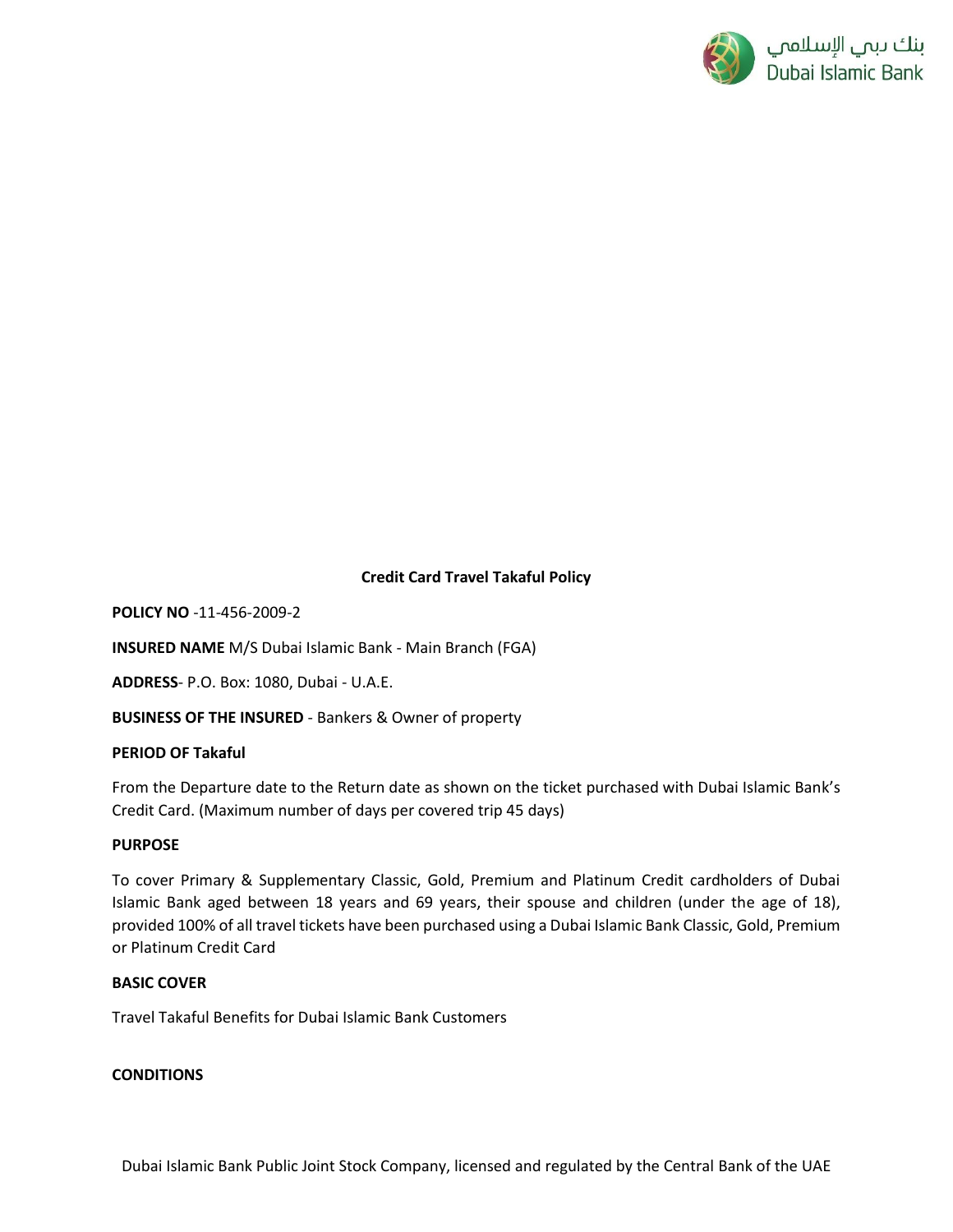

As per Takaful Standard Policy Wording for Group Travel Accident

- Cancellation Clause 30 days
- Insured age between 2 years and 69 years
- Passive War and Terrorism exclusion
- Coverage valid for a maximum of 45 days from the date of departure
- Children up to 18 years of age are covered for 10% of the insured person's sum insured and up to a maximum of \$10,000/- under accidental death
- Private Aircraft excluded
- Arbitration Clause
- Offset clause
- Termination and Cancellation clause

#### **SUBJECTIVITY**

Policy will only cover Dubai Islamic Bank's Classic, Gold, Premium and Platinum Credit Cards issued out of the United Arab Emirates unless otherwise advised by the Policyholder.

# **GEOGRAPHICAL AREA/TERRITORIAL SCOPE**

24 hours/Worldwide while on International Travel, (excluding Iraq, Iran, Afghanistan, Cuba and Democratic Republic of Congo), outside country of residence.

#### **JURISDICTION**

United Arab Emirates